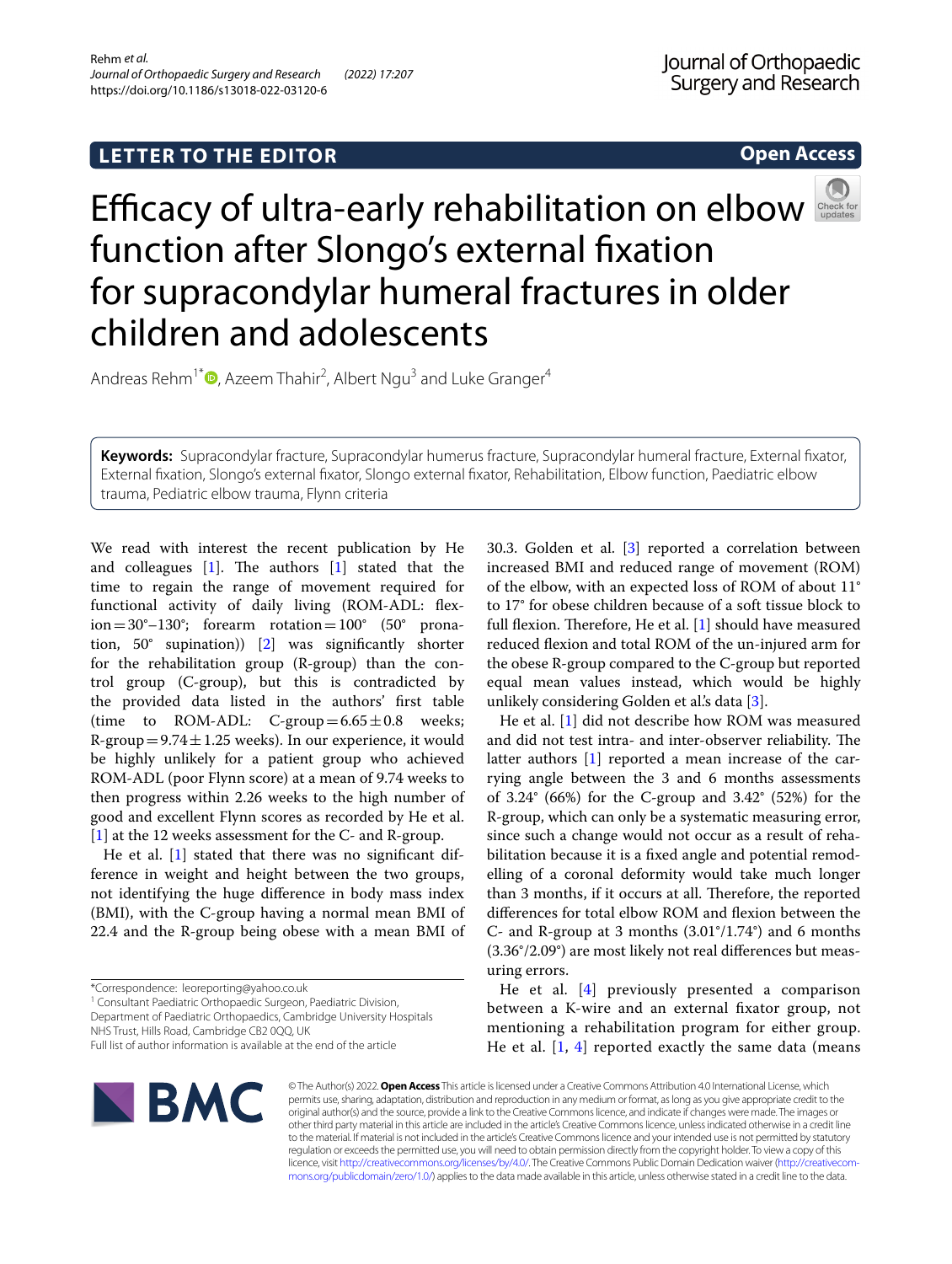and standard deviations) in both publications for age, weight, height, admission to surgery time and length of hospital stay for the K-wire group [\[4\]](#page-1-3) and C-group [\[1](#page-1-0)] and external fixator group  $[4]$  $[4]$  and R-group  $[1]$  $[1]$  $[1]$ , respectively, despite the K-wire- and C-group and the R- and external fxator group containing diferent numbers of patients. Such an exact match of multiple data is only possible, if both publications include data from the same groups, which would mean that the K-wire [\[4](#page-1-3)] and external fxator control group [\[1](#page-1-0)] data are from the same group (the same applies to the external fxator group  $[4]$  $[4]$  and rehabilitation external fixator group  $[1]$  $[1]$ ), indicating that there has been an extensive data transcription error, which would invalidate the results and conclusions of the paper.

He et al. [[1\]](#page-1-0) provided intra-operative post-fxation radiographs show rotational fracture malalignment with displacement of the medial column as seen in the authors' [[1\]](#page-1-0) images G and H. He et al. [\[4](#page-1-3)] previously provided radiographs and clinical photographs of a diferent external fxation child, showing a large radiographic extension deformity after fxation with marked loss of elbow fexion, loss of extension and loss of normal carrying angle, which we would grade as a poor outcome based on the Flynn criteria [[5\]](#page-2-0), but the authors [[4](#page-1-3)] did not recognize it as such.

Slongo et al. [\[6](#page-2-1)] promoted their new technique of external fxation in 2008, stating that their method is very simple to use and can overcome the problem of achieving an unsatisfactory reduction, as seen with Kirschner wire (K-wire) fxation. In contrary to this, the only provided lateral radiograph taken following fxation shows a mal-reduced fracture with a large extension deformity and possible malrotation. Slongo [[7\]](#page-2-2) represented his new technique in 2014, when he described the radiographic position of the same mal-reduced fracture as "perfect", with all included post-fxation lateral radiographs of other patients showing various degrees of malreductions, with extension and/or rotational deformities. Despite the latter, the author [\[7\]](#page-2-2) described poor elbow fexion (Flynn score) of about 115° as seen on the publication's last clinical photograph as "full function".

In conclusion, the presented radiographic and photographic clinical evidence provided by He et al. [[1,](#page-1-0) [4](#page-1-3)] and Slongo et al. [[6,](#page-2-1) [7](#page-2-2)] indicates to us that Slongo's external fxation technique is not as simple as it was described, with there being a mismatch between the presented radiographic mal-reductions and poor photographic clinical fndings and the reported good outcome data, which does not support that the use of external fxation for the management of supracondylar humerus fractures is easier and superior compared to K-wire fxations. The data do also not support that He et al's  $[1]$  $[1]$  very labour-intensive ultra-early rehabilitation results in better outcomes compared to self-rehabilitation.

#### **Abbreviations**

BMI: Body mass index; C-group: Control group; R-group: Rehabilitation group; ROM: Range of movement; ROM-ADL: Range of movement required for functional activity of daily living.

#### **Acknowledgements**

Not applicable.

### **Authors' contributions**

AR contributed to the literature review and manuscript preparation. AT contributed to the literature review and manuscript preparation. AN contributed to the literature review and manuscript preparation. LG contributed to the literature review and manuscript preparation. All authors read and approved the fnal manuscript.

## **Funding**

Not applicable.

## **Availability of data and materials**

Not applicable.

## **Declarations**

**Ethics approval and consent to participate** Not applicable.

#### **Consent for publication**

Not applicable.

#### **Competing interests**

The authors declare that they have no competing interests.

#### **Author details**

<sup>1</sup> Consultant Paediatric Orthopaedic Surgeon, Paediatric Division, Department of Paediatric Orthopaedics, Cambridge University Hospitals NHS Trust, Hills Road, Cambridge CB2 0QQ, UK. <sup>2</sup>Clinical Fellow, Department of Trauma & Orthopaedics, Cambridge University Hospitals NHS Trust, Cambridge, UK. <sup>3</sup> Higher Orthopaedic Trainee, Department of Trauma & Orthopaedics, Cambridge University Hospitals NHS Trust, Cambridge, UK. <sup>4</sup>Higher Orthopaedic Trainee, Paediatric Division, Department of Paediatric Orthopaedics, Cambridge University Hospitals NHS Trust, Cambridge, UK.

## Received: 16 February 2022 Accepted: 18 February 2022 Published online: 07 April 2022

## **References**

- <span id="page-1-0"></span>1. He M, Wang Q, Zhao J, Wang Y. Efficacy of ultra-early rehabilitation on elbow function after Slongo's external fxation for supracondylar humeral fractures in older children and adolescents. J Orthop Surg Res. 2021;16(1):520. [https://doi.org/10.1186/s13018-021-02671-4.](https://doi.org/10.1186/s13018-021-02671-4)
- <span id="page-1-1"></span>2. Morrey BF, Askew LJ, An KN, Chao EY. A biomechanical study of normal functional elbow motion. J Bone Jt Surg. 1981;63-A:872–7.
- <span id="page-1-2"></span>3. Golden DW, Wojcicki JM, Jhee JT, Gilpin SL, Sawyer JR, Heyman MB. Body mass index and elbow range of motion in a healthy pediatric population: a possible mechanism of overweight in children. J Pediatr Gastroenterol Nutr. 2008;46:196–201.
- <span id="page-1-3"></span>4. He M, Wang Q, Zhao J, Jin Y, Wang Y. Lateral entry pins and Slongo's external fxation: which method is more ideal for older children with supracondylar humeral fractures? J Orthop Surg Res. 2021;16(1):396. <https://doi.org/10.1186/s13018-021-02541-z>.